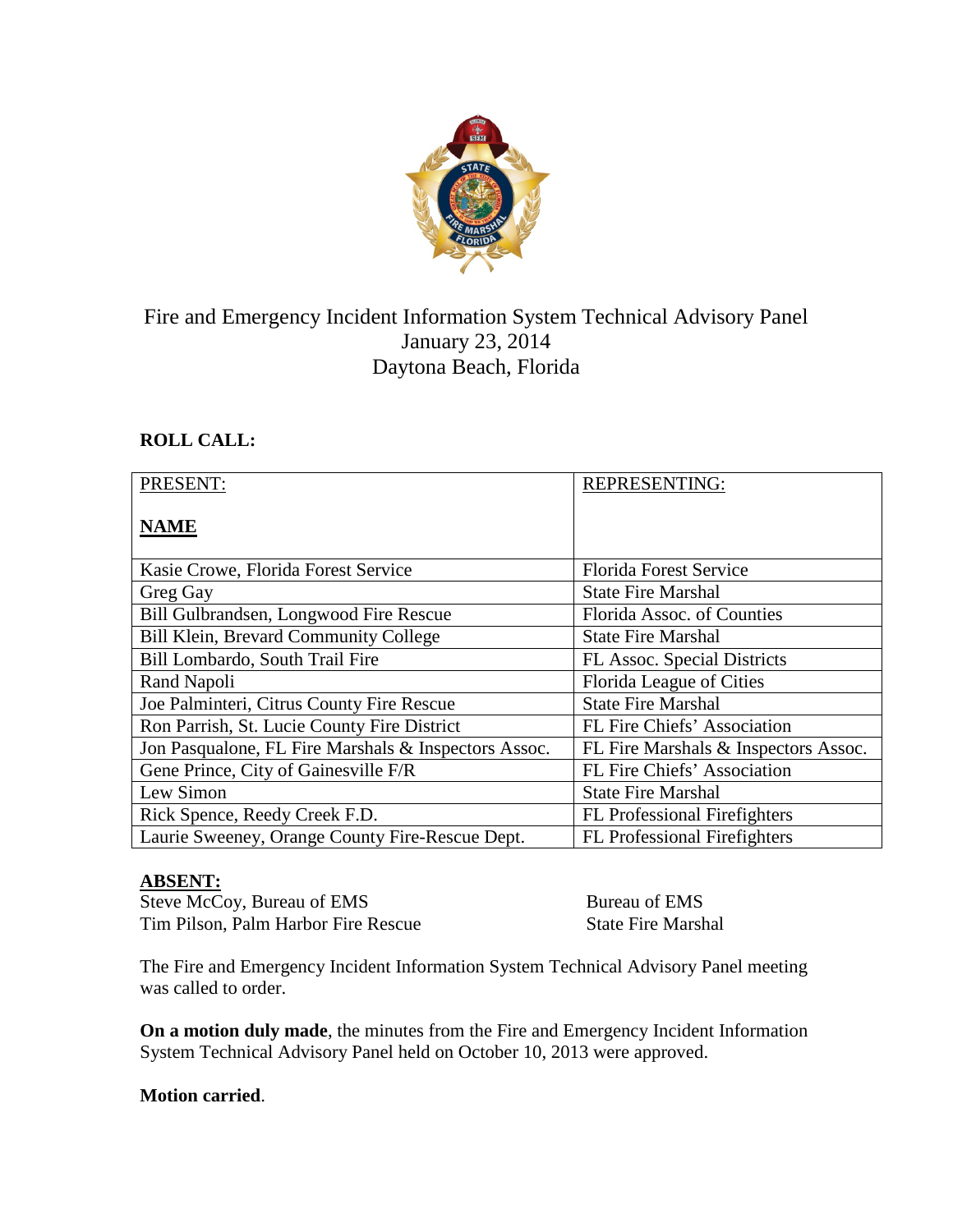Chief John Bixler, EMS Program Director sitting in for Steve McCoy.

## **REPORT FROM DIVISION:** *Given by Director Julius Halas*

- Combined FFII/EMT Curriculum
- FF Memorial, The Capitol, Tallahassee, FL conceptual drawing presented o Fundraising in full swing through FFCA (ffca.org)
- 633 Statute Revision rule development in progress
- Fire Service Awards Ceremony April 21, 2014

## **REPORT FROM FFIRS:** *Given by Keith McCarthy*

## *Handout provided*

## *Florida Fires 2012 Annual Report distributed*

- Current NFIRS Software 5.9.4
- Hamilton County looking at fire department consolidation
- Update to NFIRS 5.0 Coding Manual contact FFIRS for copy
- Looking at accuracy of FF injury reporting and updating of reports.
- Florida continues to lead the nation in incident reporting.

## **REPORT FROM EMS:** *Given by Chief John Bixler, EMS*

- 157 agencies reporting
- 9.5 million records in database
- Software Version III
- Department is moving forward with rule promulgation to have all agencies report to EMSTAR.

## **OLD BUSINESS:** None

#### **NEW BUSINESS:**

- Update and handout provided on the Juvenile Fire Setter Grant
	- o In 2007 FFMIA was awarded nearly \$1M by FEMA to develop a webbased, statewide database and uniform curriculum for delivering youth firesetting intervention workshops to middle-school aged children. The program would be made available at no charge to all involved agencies across Florida.
	- o Data base has been created
	- o SFM is to handle management of database. Funding request has been submitted  $(25K+)$
	- o Learn more at [www.ffmia.org/video](http://www.ffmia.org/video)